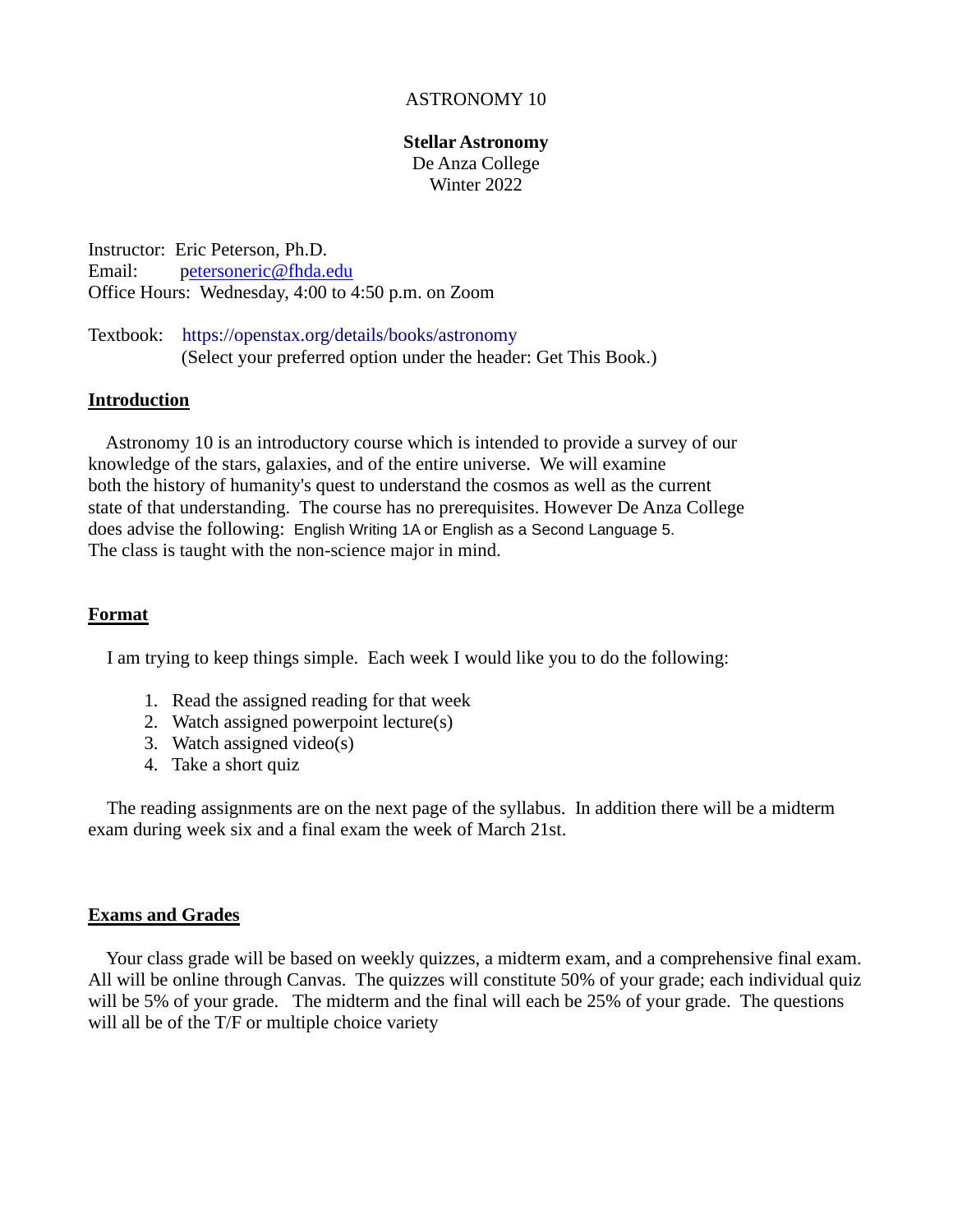# **Reading Assignments**

| Week of |                | <b>Chapter</b>                 |
|---------|----------------|--------------------------------|
|         | 1. January 3   | $1, 2.1 - 2.3$                 |
|         | 2. January 10  | $2.4, 3, 4.1 - 4.2, 4.5 - 4.7$ |
|         | 3. January 17  | $5 - 6$                        |
|         | 4. January 24  | $15 - 16$                      |
|         | 5. January 31  | 17-19                          |
|         | 6. February 7  | 20, 21.1-21.2, 22              |
|         | 7. February 14 | 23-24                          |
|         | 8. February 21 | 25                             |
|         | 9. February 28 | 26-27                          |
|         | 10. March 7    | 28                             |
|         | 11. March 14   | 29                             |
|         | 12. March 21   | <b>Final Exam</b>              |